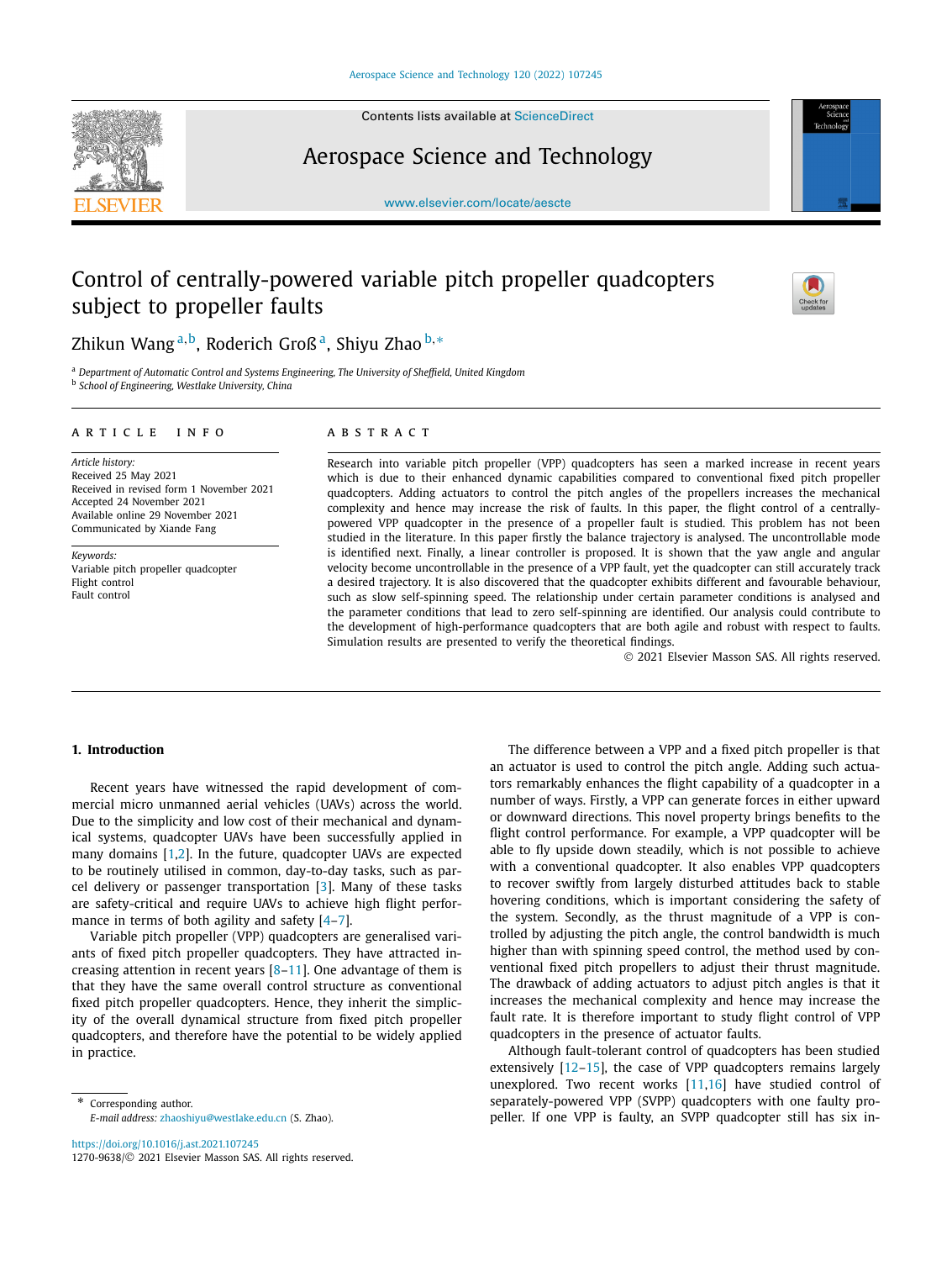<span id="page-1-0"></span>

**Fig. 1.** The schematic diagram of a quadcopter.

dependent control inputs (i.e., three motor spinning speeds and three pitch angles), and the entire system remains controllable. By contrast, our present work addresses the control of centrallypowered variable pitch propeller (CVPP) quadcopters. For a CVPP quadcopter, all propellers spin at the same constant speed; they are driven by the same motor located at the centre of the body [\[17,18\]](#page-6-0). If one propeller is faulty, there would only be three independent control inputs, and the entire system becomes uncontrollable and hence more challenging to handle than the SVPP case.

The main theoretical contribution of this paper is to discover that a CVPP quadcopter can exhibit different but favourable behaviour such as a slow self-spinning speed in the presence of a propeller fault. The relationship between the self-spinning speed and the parameter conditions is analysed and the parameter conditions that lead to zero self-spinning in the presence of one propeller fault are identified. Such a discovery is favourably surprising. The theoretical findings are supported by analysing the equilibrium trajectory, identifying the uncontrollable modes, proposing an  $H_{\infty}$  controller and simulating it in two validation experiments. The aforementioned properties make CVPP quadcopters an attractive platform and may stimulate further research and application in the future.

# **2. Problem setup**

Consider a CVPP quadcopter with a "plus" configuration where propellers 1 and 3 rotate clockwise and propellers 2 and 4 rotate counter-clockwise as shown in Fig. 1. There are two coordinate frames: a global inertial frame and a body frame. The origin of the body frame expressed in the global frame is  $\left[x, y, z\right]^T$ . The yaw-pitch-roll angles  $[\phi,\theta,\psi]^T$  represent the rotational transformation from the body frame to the global frame. The angular rate of the quadcopter expressed in the body frame is  $[p, q, r]^T$ . The linear speed of the quadcopter in the global frame is  $[u, v, w]^T$ . The whole state vector of the quadcopter is  $\mathbf{x} =$  $\left[x, y, z, \phi, \theta, \psi, p, q, r, u, v, w\right]^{T}.$ 

The translational and rotational air resistance  $\mathbf{F}_D$  and  $\boldsymbol{\tau}_D$ , that oppose the motion of an aircraft, are given by

$$
\mathbf{F}_D = -k_\beta \begin{bmatrix} u|u| \\ v|v| \\ w|w| \end{bmatrix}, \quad \boldsymbol{\tau}_D = -k_\gamma \begin{bmatrix} p|p| \\ q|q| \\ r|r| \end{bmatrix},
$$

where  $k_\beta$  and  $k_\gamma$  are translational and rotational air resistance coefficients, respectively [[19–21\]](#page-6-0).

Overall, the dynamic model for a CVPP quadcopter is identical to that of a fixed pitch propeller quadcopter. The translational motion of the quadcopter is given by [\[22\]](#page-6-0)



**Fig. 2.** The schematic structure diagram of a counter-clockwise rotating VPP.

$$
\begin{bmatrix}\n\dot{x} \\
\dot{y} \\
\dot{z} \\
\dot{u} \\
\dot{v} \\
\dot{w}\n\end{bmatrix} = \begin{bmatrix}\nu \\
v \\
w \\
\frac{\cos\psi\sin\theta\cos\phi + \sin\psi\sin\phi)u_1 - k_{\beta}u|u|}{w} \\
\frac{\frac{\sin\psi\sin\theta\cos\phi - \cos\psi\sin\phi)u_1 - k_{\beta}u|v|}{m} - g\n\end{bmatrix},
$$
\n(1)

and the rotational motion of the quadcopter is described by

$$
\begin{bmatrix}\n\dot{\phi} \\
\dot{\theta} \\
\dot{\psi} \\
\dot{p} \\
\dot{q}\n\end{bmatrix} = \begin{bmatrix}\np + q \sin \phi \tan \theta + r \cos \phi \tan \theta \\
q \cos \phi - r \sin \phi \\
q \sin \phi \sec \theta + r \cos \phi \sec \theta \\
qr \frac{I_z - I_y}{I_x} + u_3 \frac{I}{I_x} - p|p| \frac{k_y}{I_x} \\
rp \frac{I_x - I_z}{I_y} + u_2 \frac{I}{I_y} - q|q| \frac{k_y}{I_y} \\
u_4 \frac{I}{I_z} - r|r| \frac{k_y}{I_z}\n\end{bmatrix},
$$
\n(2)

where  $I_x$ ,  $I_y$ , and  $I_z$  are the moments of inertia, *l* is the half length of the diagonal wheelbase of the CVPP quadcopter, *m* is the mass of the CVPP quadcopter, and *g* is the gravitational acceleration constant. The inputs  $u_1, u_2, u_3, u_4$  in (1) and (2) are given by

$$
\mathbf{u} = \begin{bmatrix} u_1 \\ u_2 \\ u_3 \\ u_4 \end{bmatrix} = \begin{bmatrix} f_1 + f_2 + f_3 + f_4 \\ f_3 - f_1 \\ f_4 - f_2 \\ -\tau_1 + \tau_2 - \tau_3 + \tau_4 \end{bmatrix},
$$
(3)

where  $f_1$ ,  $f_2$ ,  $f_3$ ,  $f_4$  and  $\tau_1$ ,  $\tau_2$ ,  $\tau_3$ ,  $\tau_4$  are the thrust forces and torques generated by the four rotors, respectively. The elementwise form of the model in  $(1)$  and  $(2)$  could be written in a matrix-vector form as  $\dot{\mathbf{x}} = \mathbf{f}(\mathbf{x}, \mathbf{u})$ , where **f** represents the righthand side of  $(1)$  and  $(2)$ .

The key difference between VPP and conventional fixed pitch propeller quadcopters is the model of their thrust forces and torques. In particular, the force and torque generated by a VPP are, respectively,

$$
f_i = k_1 \omega_i^2 \alpha_i,
$$
  
\n
$$
\tau_i = k_2 \omega_i^2 + k_3 \omega_i^2 \alpha_i^2 + k_4 \omega_i \alpha_i,
$$
\n(4)

where  $\omega_i$  is the spinning rate of propeller *i*,  $\alpha_i$  is the pitch angle of the propeller, and  $k_1, k_2, k_3$  and  $k_4$  are drag coefficients [[23\]](#page-7-0). Fig. 2 illustrates the structure of a VPP.

For a CVPP quadcopter the spinning rates of the four propellers are identical. That is, it has  $\omega_i = \omega_0$  for all *i*. To simplify (4), the drag coefficients are combined with the fixed spinning speed which gives  $b_1 = k_1 \omega_0^2$ ,  $b_2 = k_2 \omega_0^2$ ,  $b_3 = k_3 \omega_0^2$ , and  $b_4 = k_4 \omega_0$ , where (4) becomes

$$
f_i = b_1 \alpha_i,
$$
  
\n
$$
\tau_i = b_2 + b_3 \alpha_i^2 + b_4 \alpha_i.
$$
\n(5)

It can be seen that  $f_i$  is linearly proportional to  $\alpha_i$  whereas  $\tau_i$ is a second-order polynomial of  $\alpha_i$ .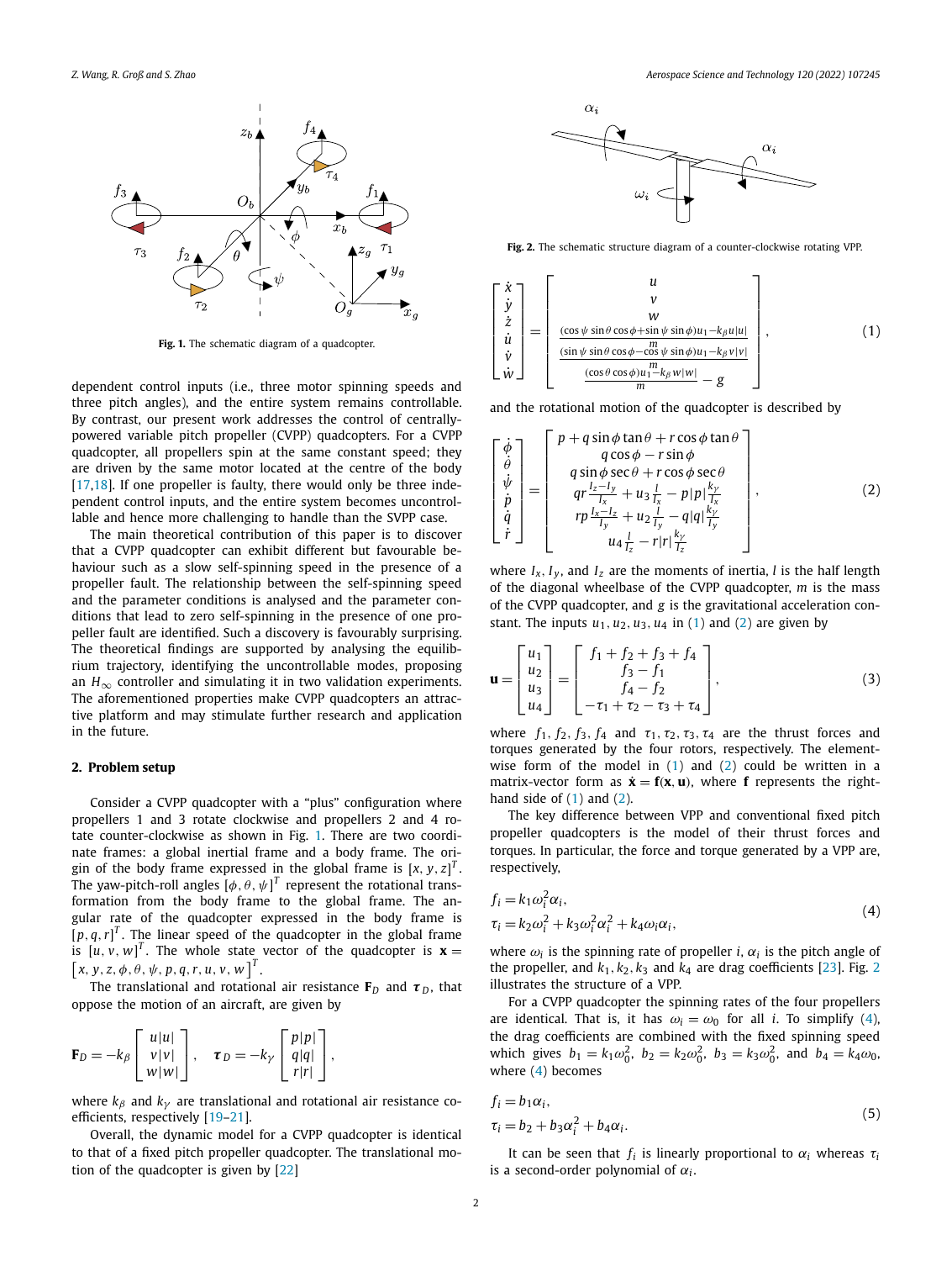<span id="page-2-0"></span>Consider the scenario where the pitch angle of propeller 1 becomes stuck at a constant value *c*. Substituting  $\alpha_1 = c$  and [\(5\)](#page-1-0) to [\(3](#page-1-0)) gives

$$
u_1 = b_1(c + \alpha_2 + \alpha_3 + \alpha_4),
$$
 (6)

$$
u_2 = b_1(\alpha_3 - c),\tag{7}
$$

$$
u_3 = b_1(\alpha_4 - \alpha_2),\tag{8}
$$

$$
u_4 = b_3(-c^2 + \alpha_2^2 - \alpha_3^2 + \alpha_4^2) +
$$
  

$$
b_4(-c + \alpha_2 - \alpha_3 + \alpha_4).
$$
 (9)

In this case,  $u_1, u_2, u_3, u_4$  are not independent anymore since there are merely three degree of freedoms.

# **3. Equilibrium analysis**

In this section, the equilibrium of the nonlinear faulty system is identified firstly, and then a quantitative study of the equilibrium points which reveals some interesting and unique properties of CVPP quadcopters is presented.

# *3.1. Equilibrium trajectory*

To find an equilibrium point for the quadcopter dynamic equation, let the right parts of equations  $(1)$  $(1)$  $(1)$  and  $(2)$  equal 0. This gives  $u_1^* = mg$ ,  $u_2^* = 0$ ,  $u_3^* = 0$ , and  $u_4^* = 0$ . Moreover, according to the assumption that propeller 1 becomes stuck at a constant angle  $\alpha_1 = c$ , we can substitute these requirements and constrains into  $(6)-(9)$  which gives

$$
mg = b_1(c + \alpha_2 + \alpha_3 + \alpha_4),
$$
  
\n
$$
0 = b_1(\alpha_3 - c),
$$
  
\n
$$
0 = b_1(\alpha_4 - \alpha_2),
$$
  
\n
$$
0 = b_3(-c^2 + \alpha_2^2 - \alpha_3^2 + \alpha_4^2) +
$$
  
\n
$$
b_4(-c + \alpha_2 - \alpha_3 + \alpha_4).
$$

This is a system with 4 equations and 3 unknowns, which cannot be solved. Only 3 constraint equations can be satisfied in the system, and one cannot. Compared with the loss of attitude, pitch and roll control which is likely to cause the quadcopter to crash, the loss of yaw control seems acceptable. Therefore, we have  $u_1^* = mg$ ,  $u_2^* = 0$ , and  $u_3^* = 0$ , substituting which into (6)-(8) gives

$$
\alpha_2^* = \alpha_4^* = \frac{mg}{2b_1} - c, \quad \alpha_3^* = c. \tag{10}
$$

Furthermore, substituting (10) into (9) yields

$$
u_4^* = 2b_3 \left( \alpha_4^2 - c^2 \right) + 2b_4 \left( \alpha_4 - c \right). \tag{11}
$$

Moreover, substituting  $\dot{r}^* = 0$  to ([2](#page-1-0)) gives

$$
r^* = sgn(u_4^*) \sqrt{\frac{|u_4^*|}{k_{\gamma}}},\tag{12}
$$

where sgn(·*)* denotes the sign function. When  $\alpha_2^* = \alpha_4^* \neq c$ , (11) gives  $u_4^* \neq 0$  and  $r^* \neq 0$  which indicates that the CVPP quadcopter would not be able to remain at any static equilibrium point but can follow a state trajectory with constant self-spinning speed.

In particular, consider a state trajectory

$$
\mathbf{x}^*(t) = [x^*, y^*, z^*, \phi^*, \theta^*, \psi^*(t), p^*, q^*, r^*, u^*, v^*, w^*]^T
$$
  
=  $[x^*, y^*, z^*, 0, 0, \psi^*(t), 0, 0, r^*, 0, 0, 0]^T$ ,

| <b>Table 1</b> |  |                             |  |
|----------------|--|-----------------------------|--|
|                |  | CVPP quadcopter parameters. |  |

| Parameters                      | Name                  | Value                | Unit                |
|---------------------------------|-----------------------|----------------------|---------------------|
| Mass                            | m                     | 1                    | kg                  |
| Gravitational acceleration      | g                     | 10                   | $m/s^2$             |
| Inertia about $x_h$ , $y_h$     | $I_x, I_y$            | 0.125                | $kg \cdot m^2$      |
| Inertia about $z_h$             | $I_z$                 | 0.25                 | $kg \cdot m^2$      |
| Arm length                      |                       | 1                    | m                   |
| Force coefficient               | k1                    | $2.86 \cdot 10^{-5}$ |                     |
| Torque coefficient              | k2                    | $1 \cdot 10^{-8}$    |                     |
|                                 | k3                    | $6.56 \cdot 10^{-7}$ |                     |
|                                 | k4                    | $2.29 \cdot 10^{-5}$ |                     |
| Pitch angle limit               | $\alpha_{\text{sat}}$ | 0.3142               | rad                 |
| Pitch angle rate limit          | $d_{\alpha}$          | 11.62                | rad/s               |
| Motor speed limit               | $\omega_{\text{max}}$ | 1047.19              | rad/s               |
| Motor speed rate limit          | $d_{\omega}$          | 6047                 | rad/ $s^2$          |
| Linear resistance coefficient   | kβ                    | 0.01                 | $N \cdot s/m$       |
| Rotation resistance coefficient | $k_{\nu}$             | 0.05                 | $N \cdot s \cdot m$ |

where  $x^*$ ,  $y^*$ ,  $z^*$ ,  $r^*$  are constant values and  $\psi^*(t) = r^*t + \psi_0^*$ . The state trajectory **x**∗*(t)* corresponds to the case where the yaw angle  $\psi^*(t)$  varies at a constant value  $r^*$  while all the other states are constant.

Along  $\mathbf{x}^*(t)$ , we have  $\dot{u}^*, \dot{v}^*, \dot{w}^*, \dot{p}^*,$  and  $\dot{q}^*$  equal to 0.

In terms of control inputs, since there are only three functional servos, we choose the three pitch angles as the new inputs. Along the equilibrium trajectory, we have

$$
\mathbf{u}_F^* = \left[\alpha_2^*, \alpha_3^*, \alpha_4^*\right]^T
$$
  
= 
$$
\left[\frac{mg}{2b_1} - c, c, \frac{mg}{2b_1} - c\right]^T,
$$

where the subscript *F* represents 'fault'.

### *3.2. Quantitative study of the equilibrium*

Along the equilibrium trajectory, the quadcopter would rotate at a constant rate of *r*∗ as given in (12). It is of great interest to see the specific values of *r*∗, especially whether *r*∗ could be zero.

Substituting  $b_1 = k_1 \omega_0^2$ ,  $b_3 = k_3 \omega_0^2$ , and  $b_4 = k_4 \omega_0$  into (11) gives

$$
u_4^* = \frac{k_3 m^2 g^2}{2k_1^2 \omega_0^2} + \frac{k_4 mg}{k_1 \omega_0} - \left(\frac{2m g k_3}{k_1} + 4k_4 \omega_0\right) c,\tag{13}
$$

substituting which into (12) yields

$$
r^* = \sqrt{\left[\frac{k_3 m^2 g^2}{2k_1^2 \omega_0^2} + \frac{k_4 m g}{k_1 \omega_0} - \left(\frac{2 m g k_3}{k_1} + 4 k_4 \omega_0\right) c\right] \frac{l}{k_\gamma}}.
$$
 (14)

The parameters could be selected according to [\[23](#page-7-0)], as shown in Table 1.

Although it is assumed that  $\omega_0$  is fixed in each control process, we would like to analyse the impact of different values of  $ω$ <sub>0</sub> on *r*∗. First, suppose that the physically achievable interval of *ω*<sup>0</sup> is [0,  $\omega_{\text{max}}$ ]. Second, since  $\omega_0$  must satisfy (10), it follows that

$$
\omega_0 = \sqrt{\frac{mg}{2k_1(\alpha_2^* + c)}}.\tag{15}
$$

Suppose the physically achievable pitch angle is saturated by  $[-\alpha_{\text{sat}}, \alpha_{\text{sat}}]$ , where  $\alpha_{\text{sat}} = 0.314$  rad following [\[9\]](#page-6-0). Since  $\alpha_2^*$  >  $-c$ by (10), we know  $\alpha_2 \in (-c, \alpha_{sat})$ . It then follows from (15) that  $\omega_0 \in \Omega_2 = \left[ \sqrt{\frac{mg}{2k_1(\alpha_{\text{sat}} + c)}} , +\infty \right)$ . Thus,  $\omega_0$  must satisfy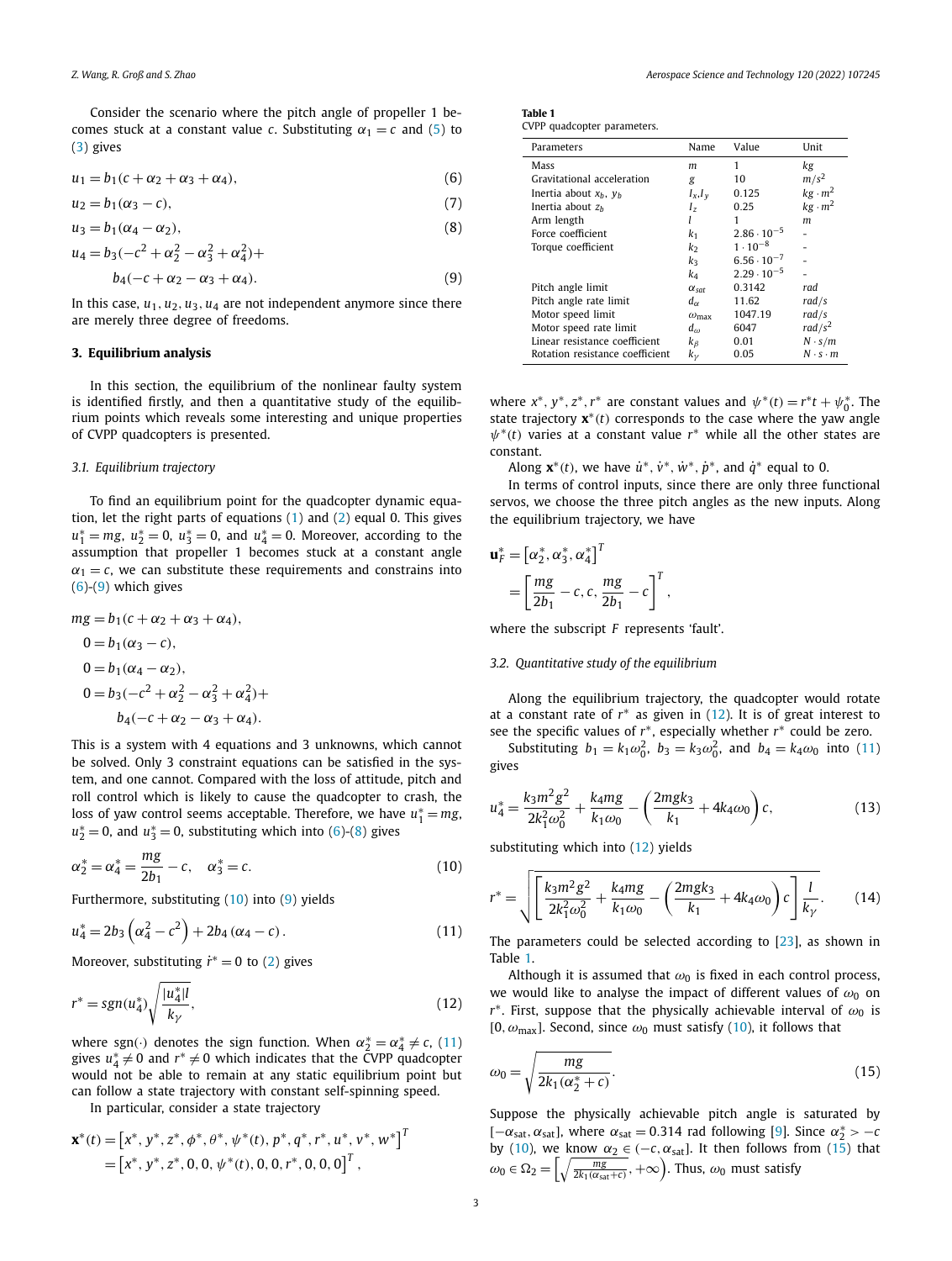<span id="page-3-0"></span>

**Fig. 3.** The relationship between a VPP quadcopter's self rotation speed *r*∗ and its centrally-controlled propeller spinning speed  $w_0$ , as expressed by [\(14\)](#page-2-0). Shown for different angles *c* (in degree) at which faulty propeller 1 became stuck. The interval of  $\omega_0$  for each curve is given in (16). (For interpretation of the colours in the figure(s), the reader is referred to the web version of this article.)

$$
\omega_0 \in \Omega_1 \cap \Omega_2 = \left[ \sqrt{\frac{mg}{2k_1(\alpha_{\text{sat}} + c)}}, \omega_{\text{max}} \right]
$$
  
 :=  $[\omega_{\text{min}}, \omega_{\text{max}}].$  (16)

To determine the admissible interval of *c*, it is notable that (16) implies

$$
0 \le \frac{mg}{2k_1(\alpha_{\text{sat}} + c)} \le \omega_{\text{max}}^2,
$$

which gives  $c \ge \frac{mg}{2k_1\omega_{\text{max}}^2} - \alpha_{\text{sat}}$ . Furthermore, since  $c \in [-\alpha_{\text{sat}}, \alpha_{\text{sat}}]$ , it follows that

$$
c_{\min} := \frac{mg}{2k_1\omega_{\max}^2} - \alpha_{\text{sat}} \le c \le \alpha_{\text{sat}}.\tag{17}
$$

The interpretation is that, if the faulty propeller became stuck at the angle  $c < c_{\text{min}}$ , then [\(15](#page-2-0)) could not hold and hence the system could not reach the equilibrium point.

When *c* varies in [ $c_{\text{min}}$ ,  $\alpha_{\text{sat}}$ ], the values of  $r^*$  against  $w_0$  are shown in Fig. 3. This figure suggests two important properties. First, the values of *r*∗ for different *c* are within a small interval: [−0*.*13*,* 0*.*13] rad/s. As a result, the quadcopter self-rotates slowly at the equilibrium. Second, surprisingly,  $w_0$  can be tuned to make *r*<sup>∗</sup> = 0 for certain *c* (see blue dotted curves in Fig. 3). In this case, a CVPP quadcopter could hover steadily without self-rotation in the presence of a propeller fault.

To examine the case of  $r<sup>*</sup> = 0$  more closely, substituting  $r<sup>*</sup> = 0$ into [\(14](#page-2-0)) gives

$$
\frac{k_3 m^2 g^2}{2k_1^2 \omega_0^2} + \frac{k_4 mg}{k_1 \omega_0} = \left(\frac{2m g k_3}{k_1} + 4k_4 \omega_0\right) c,\tag{18}
$$

which implies

$$
c = \frac{mg}{4k_1\omega_0^2} \tag{19}
$$

or equivalently

$$
\omega_0^* = \sqrt{\frac{mg}{4k_1 c}}.\tag{20}
$$

Therefore, given a specific value of  $\omega_0$ , if angle *c* at which propeller 1 became stuck satisfies (19), then it gives  $r<sup>*</sup> = 0$ . On the other hand, given a specific value of *c*, if  $\omega_0$  satisfies (20), then it gives  $r^* = 0$ .

Since  $c \in [c_{\min}, \alpha_{\text{sat}}]$  and  $\omega_0 \in [\omega_{\min}, \omega_{\max}]$ , examining under what conditions (19) holds is needed. Since  $\omega_0 \in [\omega_{\text{min}}, \omega_{\text{max}}]$ , it follows from (19) that

$$
c = \frac{mg}{4k_1\omega_0^2} \le \frac{mg}{4k_1\omega_{\text{min}}^2} = \alpha_{\text{sat}},\tag{21}
$$

$$
c = \frac{mg}{4k_1\omega_0^2} \ge \frac{mg}{4k_1\omega_{\text{max}}^2} := c^\dagger \approx 0.05. \tag{22}
$$

Inequality (21) always holds because  $c \leq \alpha_{\text{sat}}$ . Then, it follows from (22) that if

$$
c\geq c^{\dagger},
$$

then  $r^*$  could be zero by setting  $\omega_0$  as in (20). This result is illustrated by Fig. 3, when  $c \geq c^{\dagger}$  (blue dotted curves), there exists  $\omega_0$ that could achieve  $r^* = 0$ .

# **4. Identification of uncontrollable modes**

In this section, the controllable and uncontrollable modes are identified by conducting a controllability decomposition of the linearised system, and then a simple linear controller is presented for the quadcopter to track desired trajectories.

#### *4.1. Linearized model*

Define  $\bar{\mathbf{x}} = \mathbf{x} - \mathbf{x}^*$  and  $\bar{\mathbf{u}}_F = \mathbf{u}_F - \mathbf{u}_F^*$ . Since  $\dot{\mathbf{x}}^* = \mathbf{f}(\mathbf{x}^*, \mathbf{u}^*)$ , it follows that

$$
\dot{\bar{\mathbf{x}}} = \dot{\mathbf{x}} - \dot{\mathbf{x}}^* = \mathbf{f}(\bar{\mathbf{x}} + \mathbf{x}^*, \bar{\mathbf{u}}_F + \mathbf{u}_F^*) - \dot{\mathbf{x}}^*
$$
  
\n
$$
\approx \mathbf{f}(\mathbf{x}^*, \mathbf{u}_F^*) + \mathbf{A}(\psi^*)\bar{\mathbf{x}} + \mathbf{B}\bar{\mathbf{u}}_F - \dot{\mathbf{x}}^*
$$
  
\n
$$
= \mathbf{A}(\psi^*)\bar{\mathbf{x}} + \mathbf{B}\bar{\mathbf{u}}_F
$$
\n(23)

where

$$
A(\psi^*) = \frac{\partial F(\bar{x}, \bar{u}_F)}{\partial x}\Big|_{x=x^*, u_F = u_F^*}
$$
  
= 
$$
\begin{bmatrix} 0_{3\times 3} & 0_{3\times 3} & 0_{3\times 3} & I_{3\times 3} \\ 0_{3\times 3} & 0_{3\times 3} & I_{3\times 3} & 0_{3\times 3} \\ 0_{3\times 3} & 0_{3\times 3} & 0_{3\times 3} & 0_{3\times 3} \\ 0_{3\times 3} & E_{3\times 3} & 0_{3\times 3} & 0_{3\times 3} \end{bmatrix} \in \mathbb{R}^{12\times 12},
$$

with  $I_{3\times 3}$  as the identity matrix and

$$
\mathbf{E}_{3\times 3} = \begin{bmatrix} g \sin \psi^*(t) & g \cos \psi^*(t) & 0 \\ -g \cos \psi^*(t) & g \sin \psi^*(t) & 0 \\ 0 & 0 & 0 \end{bmatrix},
$$

and

$$
\mathbf{B} = \frac{\partial \mathbf{F}(\bar{\mathbf{x}}, \bar{\mathbf{u}}_F)}{\partial \mathbf{u}_F} \Big|_{\mathbf{x} = \mathbf{x}^*, \mathbf{u}_F = \mathbf{u}_F^*}
$$
  
=  $[\mathbf{0}_{3 \times 3}, \mathbf{0}_{3 \times 3}, \mathbf{Q}_{c1}^T, \mathbf{Q}_{c2}^T]^T \in \mathbb{R}^{12 \times 3}$ 

where

$$
\mathbf{Q}_{c1} = \begin{bmatrix} 0 & \frac{b_1 l}{l_x} & 0 \\ -\frac{b_1 l}{l_y} & 0 & \frac{b_1 l}{l_y} \\ \frac{n_2 l}{l_z} & -\frac{n_3 l}{l_z} & \frac{n_4 l}{l_z} \end{bmatrix}, \mathbf{Q}_{c2} = \begin{bmatrix} 0 & 0 & 0 \\ 0 & 0 & 0 \\ \frac{b_1}{m} & \frac{b_1}{m} & \frac{b_1}{m} \end{bmatrix},
$$

and  $n_i = 2\alpha_i^* b_3 + b_4$ .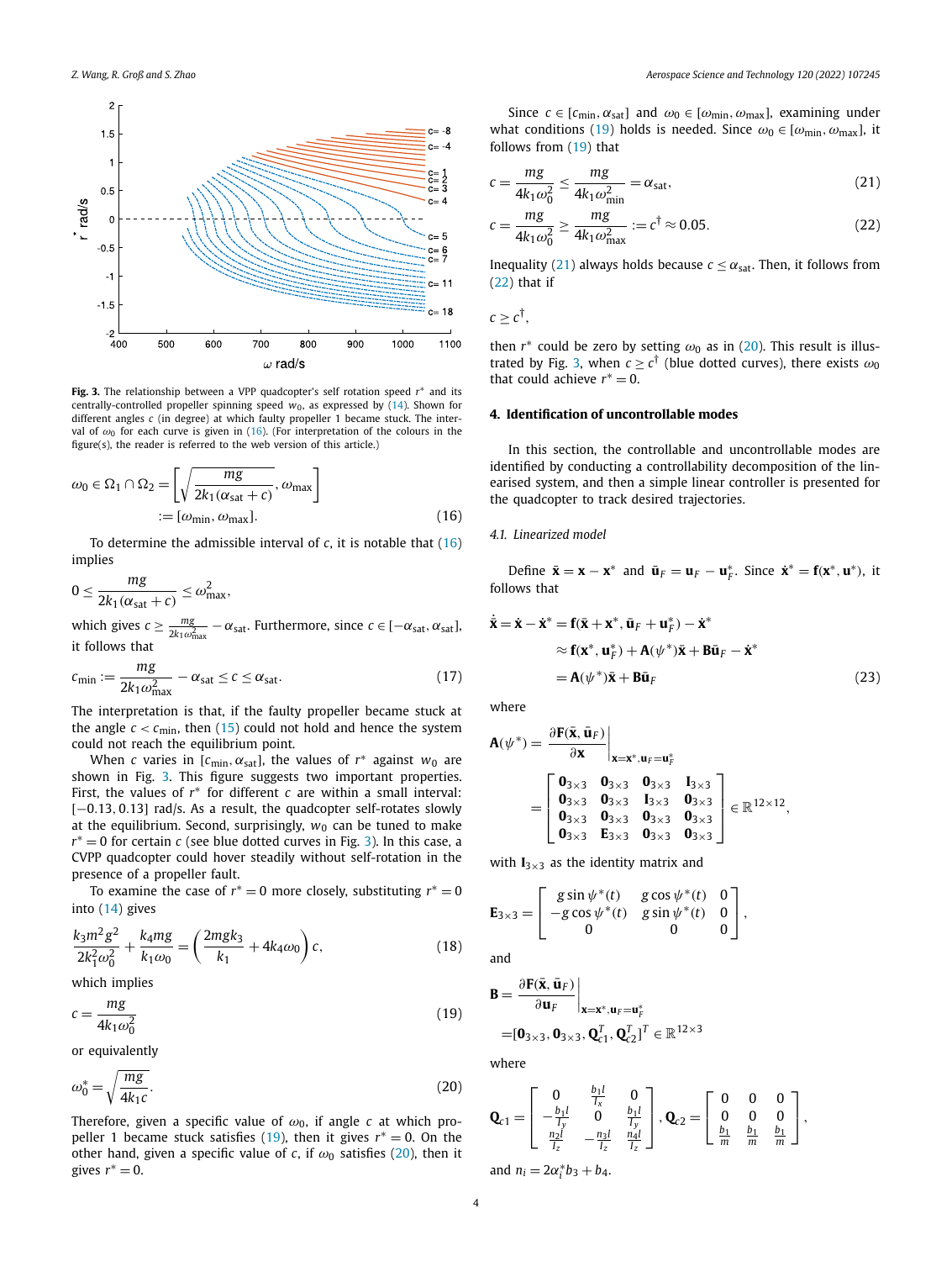# <span id="page-4-0"></span>*4.2. Controllability analysis*

The controllability matrix  $\mathbf{Q}_c$  of system ([23\)](#page-3-0) is

$$
Q_{c} = \begin{bmatrix} BABA^{2}B \dots A^{11}B \end{bmatrix}
$$
  
= 
$$
\begin{bmatrix} 0_{3\times 3} & Q_{c2} & 0_{3\times 3} & Q_{c3} & 0_{12\times 24} \\ 0_{3\times 3} & Q_{c1} & 0_{3\times 3} & 0_{3\times 3} & 0_{12\times 24} \\ Q_{c1} & 0_{3\times 3} & 0_{3\times 3} & 0_{3\times 3} \\ Q_{c2} & 0_{3\times 3} & Q_{c3} & 0_{3\times 3} & 0 \end{bmatrix} \in \mathbb{R}^{12\times 36},
$$

where

$$
\mathbf{Q}_{c3} = \begin{bmatrix} -\frac{P_c}{I_y} & \frac{P_s}{I_x} & \frac{P_c}{I_y} \\ -\frac{P_s}{I_y} & -\frac{P_c}{I_x} & \frac{P_s}{I_y} \\ 0 & 0 & 0 \end{bmatrix},
$$
  
\n
$$
P_c = b_1 \lg \cos \psi^*(t), \quad P_s = b_1 \lg \sin \psi^*(t).
$$

Matrix **Q***<sup>c</sup>* is sparse and highly structured. It can be verified that rank( $\mathbf{Q}_c$ ) = 10 when the rated speed  $\omega_0 > 0$ . Since there are 12 states, we know that two modes are uncontrollable.

To further identify the uncontrollable modes, we conduct a controllability decomposition as follows. Following  $[24,25]$  $[24,25]$  $[24,25]$  $[24,25]$  $[24,25]$ , we design

$$
T = \begin{bmatrix} 0_{3\times 3} & Q_{c2} & 0_{3\times 2} & Q_{c4} & 0_{3\times 2} \\ 0_{3\times 3} & Q_{c1} & 0_{3\times 2} & 0_{3\times 2} & Q_{c5} \\ Q_{c1} & 0_{3\times 3} & 0_{3\times 2} & 0_{3\times 2} & Q_{c6} \\ Q_{c2} & 0_{3\times 3} & Q_{c4} & 0_{3\times 2} & 0_{3\times 2} \end{bmatrix},
$$
  
\n
$$
Q_{c4} = \begin{bmatrix} -\frac{P_c}{I_y} & \frac{P_s}{I_x} \\ -\frac{P_s}{I_y} & -\frac{P_c}{I_x} \\ 0 & 0 \end{bmatrix},
$$
  
\n
$$
Q_{c5} = \begin{bmatrix} 0 & 0 \\ 0 & 0 \\ 0 & 1 \end{bmatrix}, Q_{c6} = \begin{bmatrix} 0 & 0 \\ 0 & 0 \\ 1 & 0 \end{bmatrix},
$$

where  $T \in \mathbb{R}^{12 \times 12}$  is invertible. Then we define

$$
\tilde{\mathbf{x}} = \mathbf{T}^{-1}\bar{\mathbf{x}}.\tag{24}
$$

Substituting (24) into [\(23\)](#page-3-0) leads to  $\tilde{\mathbf{x}} = \mathbf{T}^{-1} \mathbf{A} \mathbf{T} \tilde{\mathbf{x}} + \mathbf{T}^{-1} \mathbf{B} \tilde{\mathbf{u}}_F$ . Let  $\tilde{\mathbf{A}} =$ **T**<sup>−1</sup>**AT** and  $\tilde{\mathbf{B}} = \mathbf{T}^{-1} \mathbf{B}$ . Then, it follows that  $\dot{\tilde{\mathbf{x}}} = \tilde{\mathbf{A}} \tilde{\mathbf{x}} + \tilde{\mathbf{B}} \bar{\mathbf{u}}_F$ , whose sub-block matrix form is

$$
\begin{bmatrix} \dot{\tilde{\mathbf{x}}}_{\mathbf{c}} \\ \dot{\tilde{\mathbf{x}}}_{\mathbf{\bar{c}}} \end{bmatrix} = \begin{bmatrix} \tilde{\mathbf{A}}_{c} & \tilde{\mathbf{A}}_{12} \\ \mathbf{0}_{2 \times 10} & \tilde{\mathbf{A}}_{\mathbf{\bar{c}}} \end{bmatrix} \begin{bmatrix} \tilde{\mathbf{x}}_{c} \\ \tilde{\mathbf{x}}_{\mathbf{\bar{c}}} \end{bmatrix} + \begin{bmatrix} \tilde{\mathbf{B}}_{c} \\ \mathbf{0}_{2 \times 3} \end{bmatrix} \bar{\mathbf{u}}_{F},
$$
(25)

where

$$
\tilde{A}_{c} = \begin{bmatrix}\n\mathbf{0}_{3\times 3} & \mathbf{0}_{3\times 3} & \mathbf{0}_{3\times 2} & \mathbf{0}_{3\times 2} \\
\mathbf{I}_{3\times 3} & \mathbf{0}_{3\times 3} & \mathbf{0}_{3\times 2} & \mathbf{0}_{3\times 2} \\
\mathbf{0}_{2\times 3} & \mathbf{H}_{2\times 3} & \mathbf{0}_{2\times 2} & \mathbf{0}_{2\times 2} \\
\mathbf{0}_{2\times 3} & \mathbf{0}_{2\times 3} & \mathbf{I}_{2\times 2} & \mathbf{0}_{2\times 2}\n\end{bmatrix},
$$
\n
$$
\mathbf{H}_{2\times 3} = \begin{bmatrix}\n1 & 0 & -1 \\
0 & 1 & 0\n\end{bmatrix}, \quad \tilde{A}_{12} = \mathbf{0}_{10\times 2},
$$
\n
$$
\tilde{A}_{\tilde{c}} = \begin{bmatrix}\n0 & 0 \\
1 & 0\n\end{bmatrix}, \quad \tilde{B}_{c} = \begin{bmatrix}\nI_{3\times 3} \\
\mathbf{0}_{2\times 3} \\
\mathbf{0}_{2\times 3}\n\end{bmatrix}.
$$

Equation (25) shows that the system is decomposed into an uncontrollable subsystem  $\tilde{\mathbf{x}}_{\bar{c}} = \mathbf{A}_{\bar{c}}\tilde{\mathbf{x}}_{\bar{c}}$  and a controllable subsystem  $\tilde{\mathbf{x}}_{\mathbf{c}} = \mathbf{A}_{\mathbf{c}} \tilde{\mathbf{x}}_{\mathbf{c}} + \mathbf{A}_{12} \tilde{\mathbf{x}}_{\mathbf{\bar{c}}} + \mathbf{B}_{c} \bar{\mathbf{u}}_{F}$ . The transformed states are



**Fig. 4.** Block diagram of the CVPP quadcopter control scheme.

$$
\begin{bmatrix}\n\tilde{x}_{c} \\
\tilde{z}_{b1} & -\frac{1_{x}x_{1}}{2b_{1}} - \frac{1_{y}x_{8}}{2b_{1}} \\
\frac{l_{x}x_{1}}{2b_{1}} & \frac{l_{x}x_{2}}{2b_{1}} + \frac{l_{y}x_{8}}{2b_{1}} \\
\frac{m_{x12}}{2b_{1}} - \frac{l_{x}x_{1}}{2b_{1}} + \frac{l_{y}x_{8}}{2b_{1}} \\
\frac{m_{x3}}{2b_{1}} - \frac{l_{x}x_{4}}{2b_{1}} - \frac{l_{y}x_{5}}{2b_{1}} \\
\frac{l_{x}x_{4}}{2b_{1}} & \frac{l_{x}x_{4}}{2b_{1}}\n\end{bmatrix}
$$
\n
$$
\begin{bmatrix}\n\tilde{x}_{c} \\
\tilde{x}_{\bar{c}}\n\end{bmatrix} = \mathbf{T}^{-1}\tilde{x} = \begin{bmatrix}\n\frac{mx_{3}}{2b_{1}} - \frac{l_{x}u_{1}}{2b_{1}} - \frac{l_{y}x_{5}}{2b_{1}} \\
\frac{mx_{3}}{2b_{1}} - \frac{l_{x}(x_{4})}{2b_{1}} - \frac{l_{y}(x_{10}\cos\psi^{*} + x_{11}\sin\psi^{*})}{lb_{1}g} \\
-\frac{l_{y}(x_{10}\cos\psi^{*} + x_{10}\sin\psi^{*})}{lb_{1}g} \\
-\frac{l_{y}(x_{1}\cos\psi^{*} + x_{1}\sin\psi^{*})}{lb_{1}g} \\
x_{9} + x_{12}k_{\bar{c}_{1}} - x_{8}k_{\bar{c}_{2}} + x_{7}k_{\bar{c}_{3}}\n\end{bmatrix},
$$
\n
$$
k_{\bar{c}_{1}} = \frac{ml(n_{2} - n_{4})}{2l_{z}b_{1}}, k_{\bar{c}_{2}} = \frac{l_{y}(n_{2} + n_{4})}{2l_{z}b_{1}},
$$
\n
$$
k_{\bar{c}_{3}} = \frac{l_{x}(2n_{3} - n_{2} + n_{4})}{2l_{z}b_{1}},
$$

where  $x_i$  (*i* ranges from 1 to 12) are the elements of  $\bar{x}$ , and  $\tilde{x}_c$  and  $\tilde{\mathbf{x}}_{\bar{c}}$  are controllable and uncontrollable modes, respectively.

As can be seen from (26), the uncontrollable states in  $\tilde{\mathbf{x}}_{\bar{c}}$ , which correspond to the last two elements of the vector, contain *x*<sup>9</sup> and  $x_6$  that correspond to *r* and  $\psi$ , respectively. As a result, the yaw angle and its angular rate are uncontrollable.

### *4.3. A linear controller*

Fig. 4 shows a block diagram of the control scheme for a faulty CVPP quadcopter. Based on the decomposed controllable system (25), a linear state feedback controller can be designed. Consider a simple feedback design  $H_{\infty}$  controller is presented to enhance the robustness of the system. Other control methods like LQG could also be used. According to the faulty system (25), the  $H_{\infty}$  controller is designed as

$$
\tilde{\mathbf{x}} = \tilde{\mathbf{A}}\tilde{\mathbf{x}} + \tilde{\mathbf{B}}_1 \mathbf{w} + \tilde{\mathbf{B}}_2 \mathbf{u},
$$
  
\n
$$
\mathbf{z}_{\infty} = \tilde{\mathbf{C}}_1 \tilde{\mathbf{x}} + \mathbf{D}_{12} \mathbf{u},
$$
  
\n
$$
\tilde{\mathbf{y}} = \tilde{\mathbf{C}}_2 \tilde{\mathbf{x}},
$$
\n(27)

where

$$
\tilde{A}=\left[\begin{matrix} \mathbf{0}_{3\times 3} & \mathbf{0}_{3\times 3} & \mathbf{0}_{3\times 2} & \mathbf{0}_{3\times 2} \\ \mathbf{I}_{3\times 3} & \mathbf{0}_{3\times 3} & \mathbf{0}_{3\times 2} & \mathbf{0}_{3\times 2} \\ \mathbf{0}_{2\times 3} & \mathbf{H}_{2\times 3} & \mathbf{0}_{2\times 2} & \mathbf{0}_{2\times 2} \\ \mathbf{0}_{2\times 3} & \mathbf{0}_{2\times 3} & \mathbf{I}_{2\times 2} & \mathbf{0}_{2\times 2} \end{matrix}\right],
$$

$$
\tilde{\mathbf{B}}_1=\left[\begin{matrix} \mathbf{I}_{3\times 3} \\ \mathbf{0}_{3\times 3} \\ \mathbf{0}_{2\times 3} \\ \mathbf{0}_{2\times 3} \end{matrix}\right], \qquad \tilde{\mathbf{B}}_2=\left[\begin{matrix} \mathbf{I}_{3\times 3} \\ \mathbf{0}_{3\times 3} \\ \mathbf{0}_{2\times 3} \\ \mathbf{0}_{2\times 3} \end{matrix}\right],
$$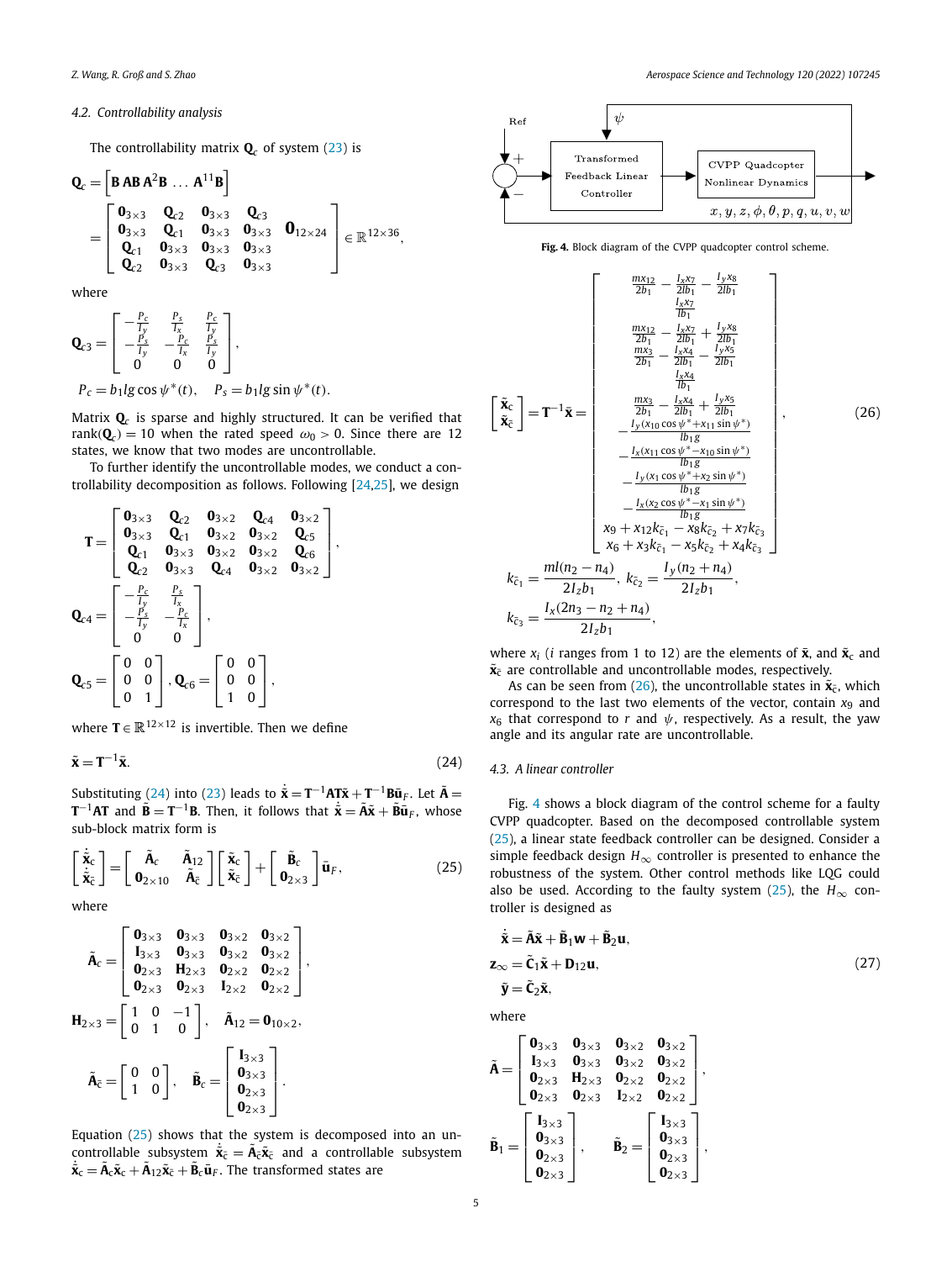

**Fig. 5.** Trajectory tracking results. The blue dotted curves represent the actual flying trajectory and the red line is the reference square trajectory with 10 m length on each side. The faulty propeller is highlighted in red.

$$
\tilde{\mathbf{C}}_2 = \begin{bmatrix}\n\mathbf{0}_{3\times 3} & \mathbf{Q}_{c2} & \mathbf{0}_{3\times 2} & \mathbf{Q}_{c4} \\
\mathbf{0}_{2\times 3} & \mathbf{S} & \mathbf{0}_{2\times 2} & \mathbf{0}_{2\times 2} \\
\mathbf{S} & \mathbf{0}_{2\times 3} & \mathbf{0}_{2\times 2} & \mathbf{0}_{2\times 2} \\
\mathbf{Q}_{c2} & \mathbf{0}_{3\times 3} & \mathbf{Q}_{c4} & \mathbf{0}_{3\times 2}\n\end{bmatrix},
$$
\n
$$
\tilde{\mathbf{C}}_1 = \begin{bmatrix}\nI_{10\times 10} \\
\mathbf{0}_{3\times 10} \\
\mathbf{0}_{3\times 10}\n\end{bmatrix}, \qquad \mathbf{D}_{12} = \begin{bmatrix}\n\mathbf{0}_{10\times 3} \\
I_{3\times 3}\n\end{bmatrix},
$$
\n
$$
\mathbf{S} = \begin{bmatrix}\n0 & \frac{b_1 l}{I_x} & 0 \\
-\frac{b_1 l}{I_y} & 0 & \frac{b_1 l}{I_y}\n\end{bmatrix}.
$$

It can be found in [\(27](#page-4-0)) that,  $\tilde{\mathbf{x}}$  is the decomposed state, **w** is the disturbance, **u** represents the control signal, and **z**<sup>∞</sup> is the error value that needs to be minimized.

### **5. Simulation validation**

This section presents two simulation experiments to verify the theoretical findings. The simulation is conducted in a physical environment built in Simscape in Matlab. It combines detailed physical component models based on first principles. The parameter values are shown in Table [1.](#page-2-0) A low pass filter with a 10 Hz cut-off frequency is used to represent the dynamics of the propeller actuator. The input of the low pass filter is the expected value of the pitch angle and the output is the response value. Noise with 20 dB signal-to-noise ratio is added to all states as measurement noise.

In the first experiment, it is assumed that the propeller 1 has malfunctioned from the beginning with a fixed pitch angle of 0.18 rad and a spinning speed of 707*.*7 rad/s. Moreover, we assume that these values can be measured and used by the controller. The quadcopter is required to track a trajectory simulating taking off, moving along a square trajectory with 10 m length on each side, and landing, shown in Fig. 5.

The results are shown in Fig. 6. As can be seen, although the yaw angle and its rate are uncontrollable, a CVPP quadcopter with a faulty actuator is still able to accurately track the desired position trajectory and the value of *r* remains close to zero, which is consistent with our analysis.

In the second experiment, the performance of the proposed controller given a variety of initial conditions is examined. The initial state is  $[x_0, y_0, z_0, \phi_0, \theta_0] = [0, 0, 0, \phi_r, \theta_r]$  and the target state is  $[x^*, y^*, z^*, \phi^*, \theta^*] = [0, 0, 0, 0, 0]$ , where the values of  $\phi_r$ and  $\theta_r$  are generated randomly from a uniform distribution in [-1.57,1.57] rad. Assume the quadcopter VPP 1 stuck at 0.05 rad and a spinning speed of 996*.*9 rad/s. When the state gets sufficiently close to the target state after 5 s, the quadcopter is regarded as stable; otherwise it is unstable.



**Fig. 6.** Simulation results of a CVPP quadcopter subject to propeller faults. The trajectory is shown in black dot lines. The yaw angle *ψ* and angular rate *r* are uncontrollable but approach the theoretical prediction.

We conducted 100 trails, each with a different initial condition ( $\phi_r$  and  $\theta_r$ ). Fig. [7](#page-6-0) shows that the controller works well under a wide range of initial conditions, with a success rate of 95 percent. It is shown that the quadcopter does not cope well when both pitch  $(\theta)$  and roll  $(\phi)$  are large negative angles. Fig. [8](#page-6-0) shows the results of a typical simulation trail, demonstrating the control law to work well.

# **6. Conclusion**

In this paper, the dynamics and control of CVPP quadcopters in the presence of a faulty propeller is studied, that is, a propeller that can no longer adjust its pitch angle. The equilibrium trajectory was analysed from the beginning in this paper, the uncontrollable modes were identified next, and a linear controller was proposed at last. The correlation between the self-rotation speed and the common propeller spinning rate was characterized. The specific condition under which a faulty CVPP quadcopter could hover steadily without self-rotation was given. We believe the new findings could further enhance the development for CVPP quadcopters for high-performance flights in the future. The findings were further validated by physics-based simulation experiments.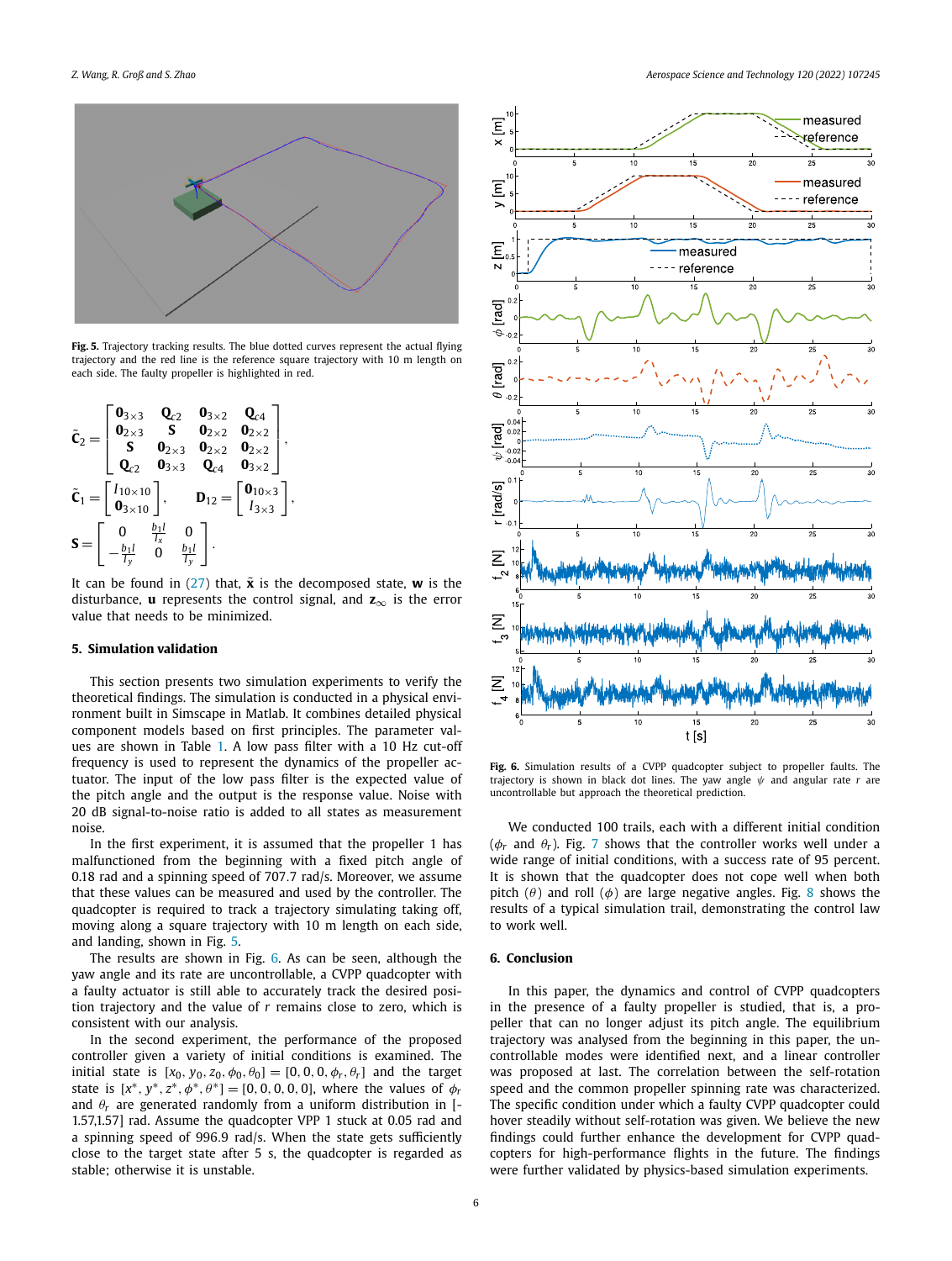<span id="page-6-0"></span>

**Fig. 7.** Results from physics-based simulations for 100 random initial states. The xaxis and y-axis show the initial pitch  $(\theta_0)$  and roll  $(\phi_0)$  angles respectively. A black circle indicates that the faulty quadcopter achieved stability, whereas the red cross indicates that it lost stability.

In this work, fault detection or isolation was not considered, which is, however, important for future research. The properties of CVPP quadcopters in the presence of two or three faulty propellers and other types of faults will be explored.

### **Declaration of competing interest**

The authors declare that they have no known competing financial interests or personal relationships that could have appeared to influence the work reported in this paper.

#### **References**

- [1] C.A. Wargo, G.C. Church, J. [Glaneueski,](http://refhub.elsevier.com/S1270-9638(21)00755-0/bib734A87E1ED561CAAEAA36F9921C986C4s1) M. Strout, Unmanned aircraft systems (UAS) research and future analysis, in: [Proceedings](http://refhub.elsevier.com/S1270-9638(21)00755-0/bib734A87E1ED561CAAEAA36F9921C986C4s1) of 2014 IEEE Aerospace [Conference,](http://refhub.elsevier.com/S1270-9638(21)00755-0/bib734A87E1ED561CAAEAA36F9921C986C4s1) IEEE, 2014, pp. 1–16.
- [2] G. [Skorobogatov,](http://refhub.elsevier.com/S1270-9638(21)00755-0/bib91099380A0D2213D76E4DD5C3561CC72s1) C. Barrado, E. Salamí, Multiple UAV systems: a survey, Unmanned Syst. 8 (02) (2020) [149–169.](http://refhub.elsevier.com/S1270-9638(21)00755-0/bib91099380A0D2213D76E4DD5C3561CC72s1)
- [3] A. [Mohiuddin,](http://refhub.elsevier.com/S1270-9638(21)00755-0/bib23131C3EAE7AAFC35F3EFE65E20EEF97s1) T. Tarek, Y. Zweiri, D. Gan, A survey of single and multi-UAV aerial [manipulation,](http://refhub.elsevier.com/S1270-9638(21)00755-0/bib23131C3EAE7AAFC35F3EFE65E20EEF97s1) Unmanned Syst. 8 (02) (2020) 119–147.
- [4] A. Devos, E. Ebeid, P. [Manoonpong,](http://refhub.elsevier.com/S1270-9638(21)00755-0/bib9A25615896D269731BED1C95784BC248s1) Development of autonomous drones for adaptive obstacle avoidance in real world [environments,](http://refhub.elsevier.com/S1270-9638(21)00755-0/bib9A25615896D269731BED1C95784BC248s1) in: Proceedings of 2018 21st Euromicro [Conference](http://refhub.elsevier.com/S1270-9638(21)00755-0/bib9A25615896D269731BED1C95784BC248s1) on Digital System Design (DSD), 2018, [pp. 707–710.](http://refhub.elsevier.com/S1270-9638(21)00755-0/bib9A25615896D269731BED1C95784BC248s1)
- [5] Z. Yu, Y. Zhang, B. Jiang, C.Y. Su, J. Fu, Y. Jin, T. Chai, [Decentralized](http://refhub.elsevier.com/S1270-9638(21)00755-0/bibC4AD6C0919DD35807C3CD411A452DE37s1) fractionalorder backstepping [fault-tolerant](http://refhub.elsevier.com/S1270-9638(21)00755-0/bibC4AD6C0919DD35807C3CD411A452DE37s1) control of multi-UAVs against actuator faults and wind effects, Aerosp. Sci. [Technol.](http://refhub.elsevier.com/S1270-9638(21)00755-0/bibC4AD6C0919DD35807C3CD411A452DE37s1) 104 (2020) 105939.
- [6] S. Xu, H. Wen, Z. Huang, Robust fuzzy [sampled-data](http://refhub.elsevier.com/S1270-9638(21)00755-0/bib6266D95E349509103262E91859CA0C18s1) attitude control of spacecraft with actuator saturation and persistent [disturbance,](http://refhub.elsevier.com/S1270-9638(21)00755-0/bib6266D95E349509103262E91859CA0C18s1) Aerosp. Sci. Technol. 101 (2020) [105850.](http://refhub.elsevier.com/S1270-9638(21)00755-0/bib6266D95E349509103262E91859CA0C18s1)
- [7] S. Allison, H. Bai, B. Jayaraman, Wind estimation using [quadcopter](http://refhub.elsevier.com/S1270-9638(21)00755-0/bib43950D6F67E3D5769BA79A609A37FFD5s1) motion: a machine learning [approach,](http://refhub.elsevier.com/S1270-9638(21)00755-0/bib43950D6F67E3D5769BA79A609A37FFD5s1) Aerosp. Sci. Technol. 98 (2020) 105699.
- [8] N. Gupta, M. Kothari [Abhishek,](http://refhub.elsevier.com/S1270-9638(21)00755-0/bib3381B52256FC38E660E67F30D0D9095Es1) Flight dynamics and nonlinear control design for [variable-pitch](http://refhub.elsevier.com/S1270-9638(21)00755-0/bib3381B52256FC38E660E67F30D0D9095Es1) quadrotors, in: Proceedings of 2016 American Control Conference (ACC), IEEE, 2016, [pp. 3150–3155.](http://refhub.elsevier.com/S1270-9638(21)00755-0/bib3381B52256FC38E660E67F30D0D9095Es1)
- [9] M. Cutler, J. How, Actuator [constrained](http://refhub.elsevier.com/S1270-9638(21)00755-0/bib25B92E75232790C0BDC15F4ACE0B9186s1) trajectory generation and control for [variable-pitch](http://refhub.elsevier.com/S1270-9638(21)00755-0/bib25B92E75232790C0BDC15F4ACE0B9186s1) quadrotors, in: Proceedings of AIAA Guidance, Navigation, and Control Conference, 2012, [pp. 4777–4792.](http://refhub.elsevier.com/S1270-9638(21)00755-0/bib25B92E75232790C0BDC15F4ACE0B9186s1)
- [10] M.W. Mueller, R. D'Andrea, Relaxed hover solutions for [multicopters:](http://refhub.elsevier.com/S1270-9638(21)00755-0/bib3DC37BC6E505D2CCC5CA4E8AD7D9BC9Es1) application to algorithmic [redundancy](http://refhub.elsevier.com/S1270-9638(21)00755-0/bib3DC37BC6E505D2CCC5CA4E8AD7D9BC9Es1) and novel vehicles, Int. J. Robot. Res. 35 (8) (2016) [873–889.](http://refhub.elsevier.com/S1270-9638(21)00755-0/bib3DC37BC6E505D2CCC5CA4E8AD7D9BC9Es1)
- [11] A.F.S.l. [Alessandro](http://refhub.elsevier.com/S1270-9638(21)00755-0/bibFB0AF0DACBB3689D14B966C08AC32A7As1) Baldini, Riccardo Felicetti, A. Monteriù, Actuator fault tolerant control of variable pitch quadrotor vehicles, in: [Proceedings](http://refhub.elsevier.com/S1270-9638(21)00755-0/bibFB0AF0DACBB3689D14B966C08AC32A7As1) of 2021 21st IFAC World [Congress,](http://refhub.elsevier.com/S1270-9638(21)00755-0/bibFB0AF0DACBB3689D14B966C08AC32A7As1) IFAC, 2020.
- [12] M. Tahavori, A. Hasan, Fault [recoverability](http://refhub.elsevier.com/S1270-9638(21)00755-0/bib59BCF14F23295B6956D86283AABEC046s1) for nonlinear systems with application to fault tolerant control of UAVs, Aerosp. Sci. [Technol.](http://refhub.elsevier.com/S1270-9638(21)00755-0/bib59BCF14F23295B6956D86283AABEC046s1) 107 (2020) 106282.
- [13] R.C. Avram, X. Zhang, J. Muse, Nonlinear adaptive [fault-tolerant](http://refhub.elsevier.com/S1270-9638(21)00755-0/bib155616392854FD01BE36E09CA6708B85s1) quadrotor altitude and attitude tracking with [multiple](http://refhub.elsevier.com/S1270-9638(21)00755-0/bib155616392854FD01BE36E09CA6708B85s1) actuator faults, IEEE Trans. Control Syst. Technol. 26 (2) (2018) [701–707.](http://refhub.elsevier.com/S1270-9638(21)00755-0/bib155616392854FD01BE36E09CA6708B85s1)



**Fig. 8.** Simulation results of random initial angle scenario where the initial state is  $[x, y, z, \phi, \theta] = [0, 0, 0, -0.7, -1.26]$  and the target state is  $[x^*, y^*, z^*, \phi^*, \theta^*] =$ [0*,* 0*,* 0*,* 0*,* 0].

- [14] Z. Liu, C. Yuan, Y. Zhang, J. Luo, A [learning-based](http://refhub.elsevier.com/S1270-9638(21)00755-0/bib80847A3AE15387DFD0DA8F1F346D4D04s1) fault tolerant tracking control of an [unmanned](http://refhub.elsevier.com/S1270-9638(21)00755-0/bib80847A3AE15387DFD0DA8F1F346D4D04s1) quadrotor helicopter, J. Intell. Robot. Syst. 84 (1–4) (2016) [145–162.](http://refhub.elsevier.com/S1270-9638(21)00755-0/bib80847A3AE15387DFD0DA8F1F346D4D04s1)
- [15] Z. Hou, P. Lu, Z. Tu, [Nonsingular](http://refhub.elsevier.com/S1270-9638(21)00755-0/bib78657F91FAA20089667496B122ABD7CBs1) terminal sliding mode control for a quadrotor UAV with a total rotor failure, Aerosp. Sci. [Technol.](http://refhub.elsevier.com/S1270-9638(21)00755-0/bib78657F91FAA20089667496B122ABD7CBs1) 98 (2020) 105716.
- [16] Z. Wang, R. Groß, S. Zhao, [Controllability](http://refhub.elsevier.com/S1270-9638(21)00755-0/bib4A097441E6F203936F955B000D9F9327s1) analysis and controller design for [variable-pitch](http://refhub.elsevier.com/S1270-9638(21)00755-0/bib4A097441E6F203936F955B000D9F9327s1) propeller quadcopters with one propeller failure, Advanced Control for [Applications:](http://refhub.elsevier.com/S1270-9638(21)00755-0/bib4A097441E6F203936F955B000D9F9327s1) Engineering and Industrial Systems (2020) e29 (Invited [special](http://refhub.elsevier.com/S1270-9638(21)00755-0/bib4A097441E6F203936F955B000D9F9327s1) issue).
- [17] S. Sheng, C. Sun, Control and optimization of a [variable-pitch](http://refhub.elsevier.com/S1270-9638(21)00755-0/bib52CD2F6D5D33E245C8C87610A10CDFBBs1) quadrotor with minimum power [consumption,](http://refhub.elsevier.com/S1270-9638(21)00755-0/bib52CD2F6D5D33E245C8C87610A10CDFBBs1) Energies 9 (4) (2016) 232–249.
- [18] T. Pang, K. Peng, F. Lin, B.M. Chen, Towards [long-endurance](http://refhub.elsevier.com/S1270-9638(21)00755-0/bib15CDC1D062DA992A3E2DF67388887FDCs1) flight: design and [implementation](http://refhub.elsevier.com/S1270-9638(21)00755-0/bib15CDC1D062DA992A3E2DF67388887FDCs1) of a variable-pitch gasoline-engine quadrotor, in: Proceedings of 2016 12th IEEE [International](http://refhub.elsevier.com/S1270-9638(21)00755-0/bib15CDC1D062DA992A3E2DF67388887FDCs1) Conference on Control and Automation (ICCA), IEEE, 2016, [pp. 767–772.](http://refhub.elsevier.com/S1270-9638(21)00755-0/bib15CDC1D062DA992A3E2DF67388887FDCs1)
- [19] E. [Gopalakrishnan,](http://refhub.elsevier.com/S1270-9638(21)00755-0/bibA7F10769933C9A219B456009EC18916Cs1) Quadcopter flight mechanics model and control algorithms, Masters' Thesis, Department of Control [Engineering,](http://refhub.elsevier.com/S1270-9638(21)00755-0/bibA7F10769933C9A219B456009EC18916Cs1) Lulea University of Technology, Czech Technical [University,](http://refhub.elsevier.com/S1270-9638(21)00755-0/bibA7F10769933C9A219B456009EC18916Cs1) Prague, Czechia, 2017.
- [20] A. Letalenet, P. Morin, [Identification](http://refhub.elsevier.com/S1270-9638(21)00755-0/bib0FAA3FB3F2384B510A3DFA84A6C9FE7As1) and evaluation of a force model for multirotor uavs, in: 2020 IEEE [International](http://refhub.elsevier.com/S1270-9638(21)00755-0/bib0FAA3FB3F2384B510A3DFA84A6C9FE7As1) Conference on Robotics and Automation (ICRA), IEEE, 2020, [pp. 4280–4286.](http://refhub.elsevier.com/S1270-9638(21)00755-0/bib0FAA3FB3F2384B510A3DFA84A6C9FE7As1)
- [21] G.P. Rible, A.A. Nicolette, R. Manuel, Modeling and [implementation](http://refhub.elsevier.com/S1270-9638(21)00755-0/bib1908B7C96B9E24E9B367BE41B3208DFBs1) of quadcopter [autonomous](http://refhub.elsevier.com/S1270-9638(21)00755-0/bib1908B7C96B9E24E9B367BE41B3208DFBs1) flight based on alternative methods to determine propeller [parameters,](http://refhub.elsevier.com/S1270-9638(21)00755-0/bib1908B7C96B9E24E9B367BE41B3208DFBs1) Adv. Sci. Technol. Eng. Syst. J. 5 (5) (2020) 727–741.
- [22] A. Freddi, A. Lanzon, S. Longhi, A feedback [linearization](http://refhub.elsevier.com/S1270-9638(21)00755-0/bib508C6E738F851552FBF6FEEC1F8C0589s1) approach to fault tolerance in quadrotor vehicles, IFAC Proc. Vol. 44 (1) (2011) [5413–5418.](http://refhub.elsevier.com/S1270-9638(21)00755-0/bib508C6E738F851552FBF6FEEC1F8C0589s1)